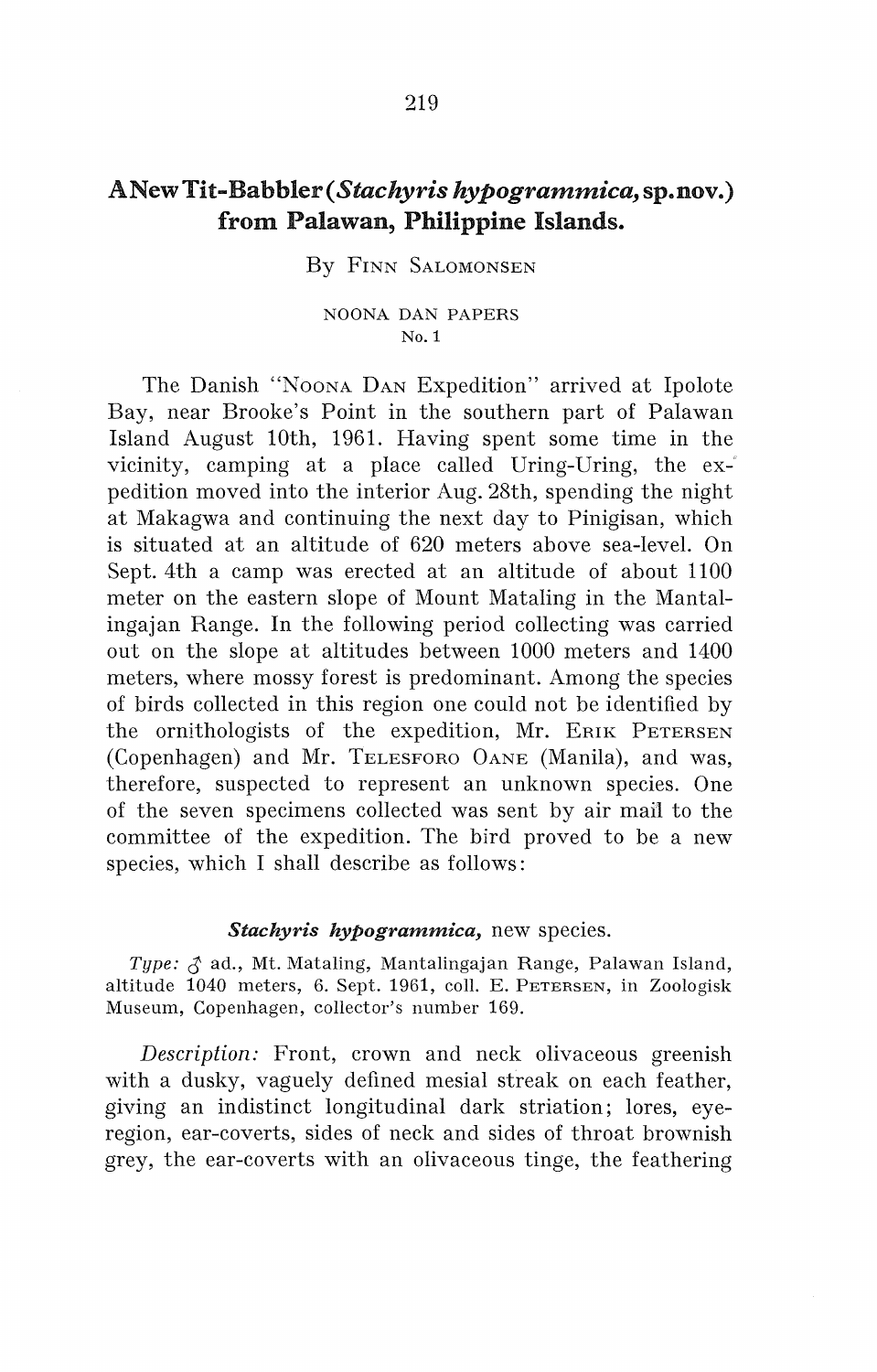around the eyes very thin and the skin partly bare; mantle, back, rump, upper tail-coverts and wing-coverts bright grass-green; remiges dark brown with broad grass-green outer edges on secondaries and narrow olive-yellow outer edges on primaries; axillaries, under wing-coverts and inner linings of remiges whitish with a slight yellowish tinge; tail-feathers dark brown with olivaceous outer edges; chin and throat whitish, washed with pale yellow; rest of under parts bright lemon-yellow, boldly marked with distinct broad black streaks, which are missing or obsolete only on the under tail-coverts; bill black; feet in the fresh bird (according to information on label) greyish green, in the dry skin blackish brown.

*Measurements:* Wing 71, tail 55, culmen (from skull) 17 .5, tarsus 24 mm.

*Structure:* Nostrils with distinct operculum; nasal bristles lacking; 3–4 rather weak and short rictal bristles; first (outer) primary much longer than primary-coverts, second primary between ninth and tenth, third primary between sixth and seventh, fourth primary like fifth (which forms wing-tip) or a trifle shorter; tail square or very slightly rounded.

*Material:* Only type examined, but six more specimens were collected.

*Range:* Only known from the type locality, but judging from the faet, mentioned above, that seven specimens were collected within a few days' time, this species is probably a common bird with a wide-spread distribution in the mountain forests of Palawan.

*Remarks:* This is a very distinct species without any near relatives and undoubtedly would formerly have been generically separated. I do not consider such a separation necessary, however, because the new species exactly corresponds with other species of *Stachyris* in all the customary generic characters. It comes nearest to *S. striata* (Ogilvie-Grant), with which it shares the striation of the under parts, but *striata* is a much smaller and more finely built bird with a comparatively longer tail and much smaller feet and differs, further, in its colour pattern by having white eye-ring and lores, black supercilium and moustachial streak, whitish